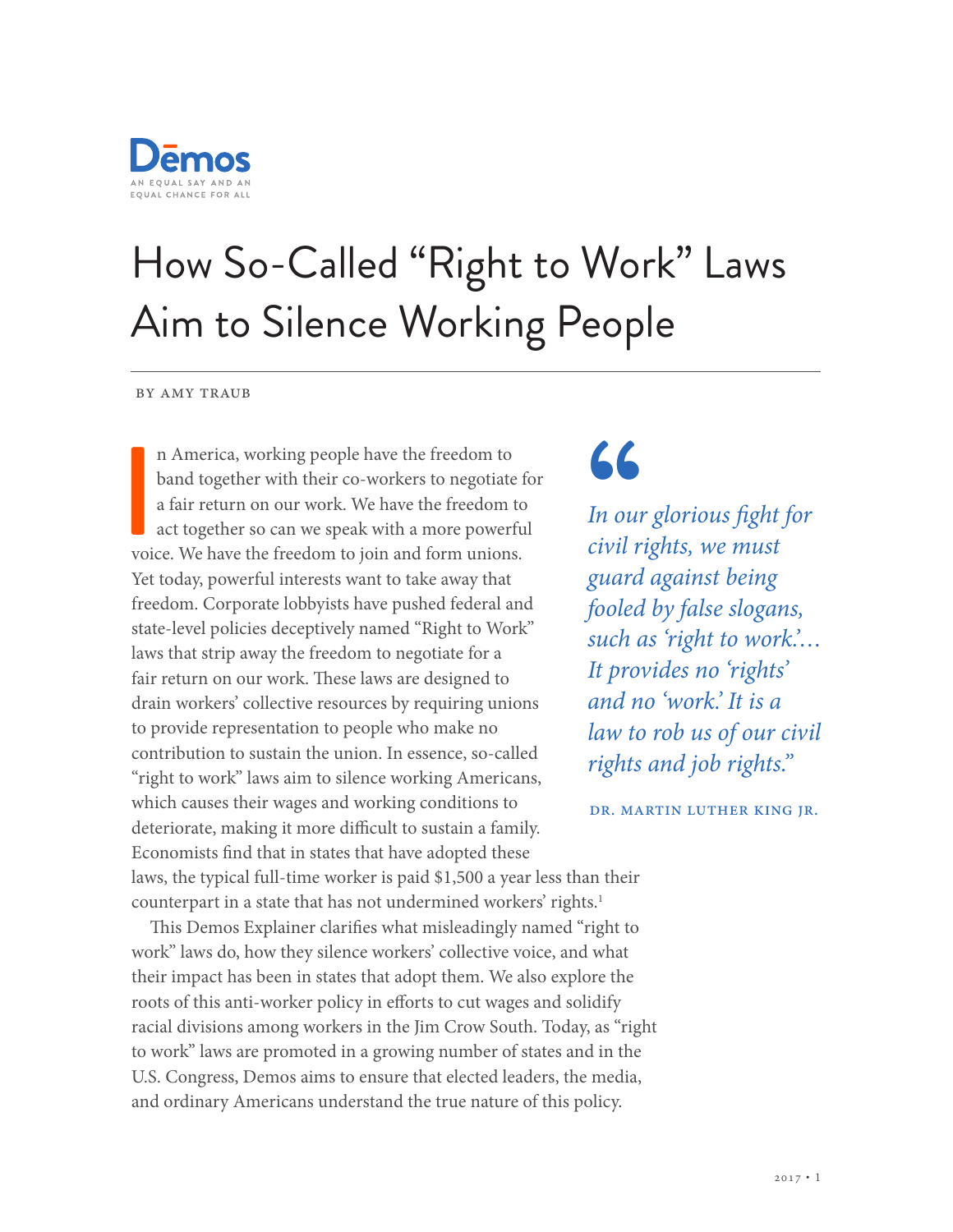#### **What do "right to work" laws do?**

So-called "right to work" laws undermine workers' freedom to band together and form unions with the resources workers need to speak with a powerful voice. These laws are designed to drain resources from workers' organizations by allowing people to beneft from union representation without paying for it.

Under "right to work," unions are required to represent all employees, but are not allowed to require any type of payment in return. Over time, this weakens unions: people who pay nothing drain the union's resources, jeopardizing its ability to advocate for employees' interests as efectively. While it is not impossible for unions to exist and even thrive in states with "right to work" laws, the absence of a steady income from all represented employees places a signifcant limit on workers' ability to speak out.

#### **Can workers be required to join unions?**

The Taft-Hartley Act of 1947 states that no one is required to join a union to be employed anywhere in the United States. However, when workers form a union to negotiate with their employer over wages, benefts, and conditions on the job, the union must represent everyone employed in the workplace, even workers who choose not to become union members. As a result, workers who don't join the union still receive all the advantages of higher wages and better benefts that the union achieves through negotiation. What's more, if a worker in a union workplace has a dispute with management, the union must use its resources to represent the worker's case, even if that worker has decided not to join the union.

In return for the services which the union is obligated by law to provide, workers who decide not to join the union in their workplace may be required to pay a fee for union representation. These fees cannot be used for political purposes or to organize new groups of workers—they simply reimburse the union for the cost of representing a non-member. At their core, what "right to work" laws do is allow workers to avoid paying their share of the cost of representation by the union.

#### **Which states currently have "right to work" laws in efect?**

Currently 27 states have "right to work" laws on the books.<sup>2</sup> Florida was the frst state to enact such a law in 1943, followed by Arizona, Arkansas, Georgia, Iowa, Nebraska, North Carolina, North Dakota, South Dakota, Tennessee and Virginia in 1947. Alabama, Idaho, Kansas, Louisiana, Mississippi, Nevada, North Carolina, Texas, Utah and Wyoming followed over the ensuing decades. The recent anti-worker push for "right to work" has included Oklahoma (2001), Indiana and Michigan (2012), Wisconsin (2015), West Virginia (2016), and Kentucky (2017). A number of these states have also written "right to work" provisions into their state constitutions.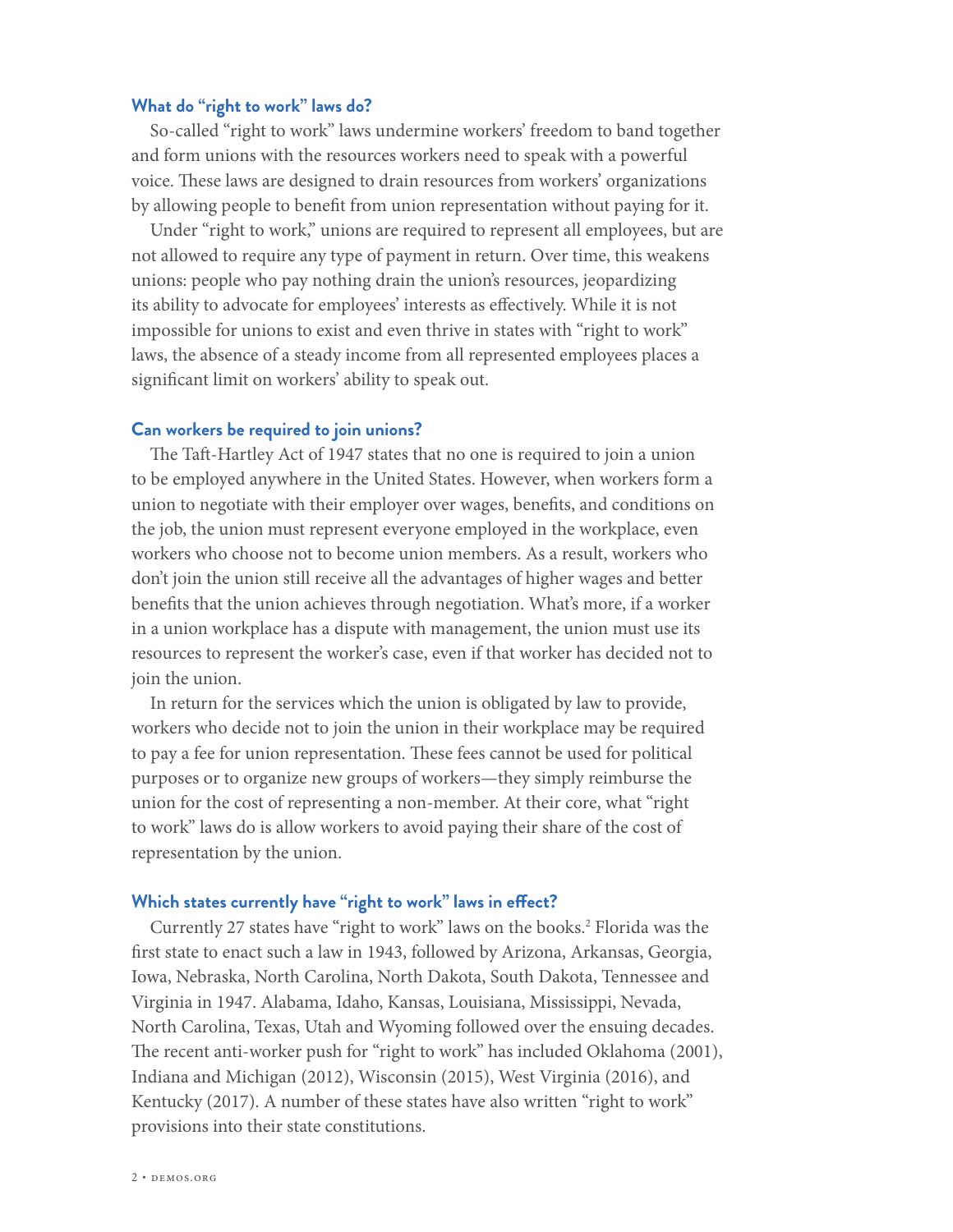## **What is the impact of "right to work" laws in the states that have adopted them?**

 "Right to work" laws have a direct efect on workers' ability to sustain unions. Working people in states that enable unions to collect fees from every worker they represent are more than twice as likely to either be in a union or protected by a union contract than those in "right to work" states.<sup>3</sup> At the same time, undercutting unions through "right to work" laws reduces workers' ability to negotiate higher wages, better benefts, and improved working conditions.

Even workers at non-union businesses beneft when unions are strong. The presence of effective unions raises wages and job quality for workers throughout the economy, as non-unionized employers compete with unionized workplaces to attract and retain qualifed workers.

A rigorous recent study from the Economic Policy Institute evaluated the impact of "right to work" by controlling for the efects of worker characteristics and state labor market conditions on wages. In "right to work" states, the median full-time worker (whether or not they are in a union) earns \$1,500 a year less than their counterparts in states that allows unions to collect fees from every worker they represent.<sup>4</sup> Workers in "right to work" states are also signifcantly less likely to have employer-sponsored health insurance or a pension through their job.<sup>5</sup>

Despite proponents' claims, there is little evidence that these laws signifcantly impact where frms choose to locate or the rate of business growth. For example, academic studies found no impact of "right to work" on manufacturing employment.<sup>6</sup> Surveys of corporate executives consistently fnd that factors such as good infrastructure and the availability of a skilled and educated workforce outrank the relevance of "right to work" in deciding where to locate new facilities.<sup>7</sup>

#### **Why were "right to work" laws originally adopted?**

The Depression years of the 1930s saw a dramatic upsurge in union organizing, formalized by the passage of the National Labor Relations Act in 1935. Threatened by workers' mobilizations, an oil industry lobbyist named Vance Muse promoted the term "right to work" in 1936 to describe restrictions on union activity. An associate of the Ku Klux Klan, Muse saw unionization not only as a threat to employers' high rate of proftability but also to the white supremacist order of the Jim Crow South. As labor organizers sought to bring working people together across racial lines, Muse warned that without "right to work" legislation to impede union organizing, "white women and white men will be forced into organizations with black African apes whom they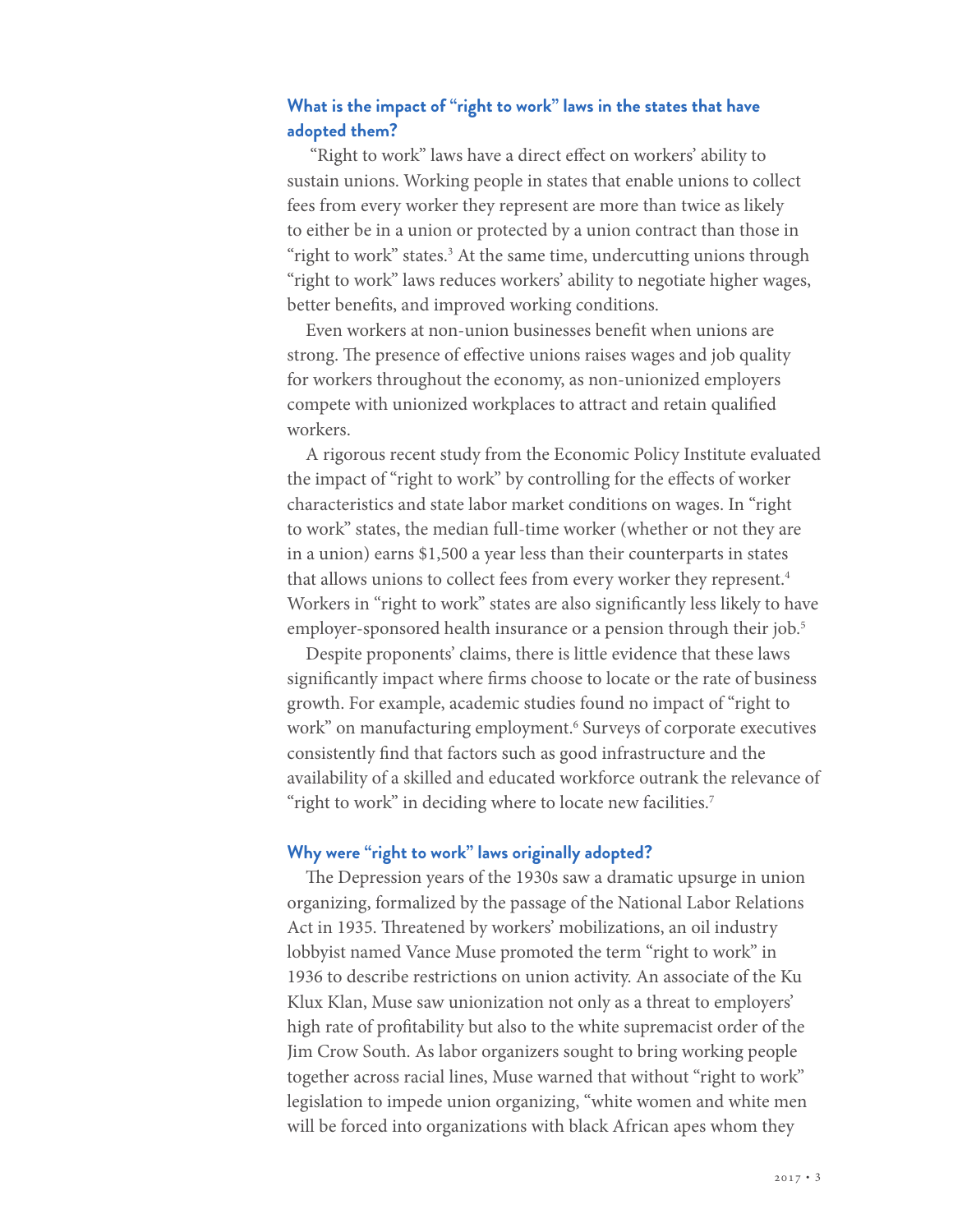will have to call 'brother' or lose their jobs."8 Preying on the ugliest racial enmity, Muse's organization advanced "right to work" aggressively in the segregated South, with Arkansas, Florida, Georgia, North Carolina, Tennessee and Virginia among the frst states to adopt the anti-worker laws.

Dr. Martin Luther King Jr. saw the same connection between "right to work" laws and the denial of racial equity continuing to operate in the 1960s. In a successful 1964 campaign against a "right to work" ballot initiative in Oklahoma, he wrote, "In our glorious fght for civil rights, we must guard against being fooled by false slogans, such as 'right to work.'… It provides no 'rights' and no 'work.' It is a law to rob us of our civil rights and job rights. It is supported by Southern segregationists who are trying to keep us from achieving our Civil Rights and our right of equal job opportunity… wherever these laws have been passed, wages are lower, job opportunities are fewer, and there are no Civil Rights."9

## ENDNOTES

- 1. Elise Gould and Heidi Shierholz, T*e Compensation Penalty of 'Right-To-Work' Laws*, Economic Policy Institute, 2011. [http://www.epi.org/](http://www.epi.org/files/page/-/old/briefingpapers/BriefingPaper299.pdf)fles/page/-/old/briefngpapers/BriefngPaper299.pdf
- 2. National Conference of State Legislatures, "Right-to-Work Resources," 2017. [http://www.ncsl.org/research/labor-and](http://www.ncsl.org/research/labor-and-employment/right-to-work-laws-and-bills.aspx#add)[employment/right-to-work-laws-and-bills.aspx#add](http://www.ncsl.org/research/labor-and-employment/right-to-work-laws-and-bills.aspx#add)
- 3. Elise Gould and Will Kimball, *'Right-to-Work' States Still Have Lower Wages,* Economic Policy Institute, 2015. <http://www.epi.org/publication/right-to-work-states-have-lower-wages/>
- 4. Gould, et. al.
- 5. Gould, et. al.
- 6. Michael J. Hicks*, Right-to-Work Legislation and the Manufacturing Sector*, Center for Business and Economic Research, Miller College of Business, Ball State University, 2012. [https://cms.bsu.edu/-/media/WWW/DepartmentalContent/](https://cms.bsu.edu/-/media/WWW/DepartmentalContent/MillerCollegeofBusiness/BBR/Publications/RightToWork/RightToWork.pdf) [MillerCollegeofBusiness/BBR/Publications/RightToWork/RightToWork.pdf](https://cms.bsu.edu/-/media/WWW/DepartmentalContent/MillerCollegeofBusiness/BBR/Publications/RightToWork/RightToWork.pdf)
- 7. "29th Annual Survey of Corporate Executives: A Realignment of Location Priorities," Area Development Magazine, 2015. [http://www.areadevelopment.com/Corporate-Consultants-Survey-Results/Q1-2015/annual-corporate-executive-business](http://www.areadevelopment.com/Corporate-Consultants-Survey-Results/Q1-2015/annual-corporate-executive-business-expansion-survey-287775.shtml)[expansion-survey-287775.shtml](http://www.areadevelopment.com/Corporate-Consultants-Survey-Results/Q1-2015/annual-corporate-executive-business-expansion-survey-287775.shtml)
- 8. Richard D. Kahlenberg and Moshe Z. Marvit, "The Ugly Racial History of Right to Work," Dissent Magazine, 2012. [https://www.dissentmagazine.org/online\\_articles/the-ugly-racial-history-of-right-to-work](https://www.dissentmagazine.org/online_articles/the-ugly-racial-history-of-right-to-work)
- 9. "Vote No on State Question 409," Oklahoma NAACP, 1964. [http://www.thekingcenter.org/archive/document/vote-no-state](http://www.thekingcenter.org/archive/document/vote-no-state-question-409-oklahoma-naacp)[question-409-oklahoma-naacp#](http://www.thekingcenter.org/archive/document/vote-no-state-question-409-oklahoma-naacp)